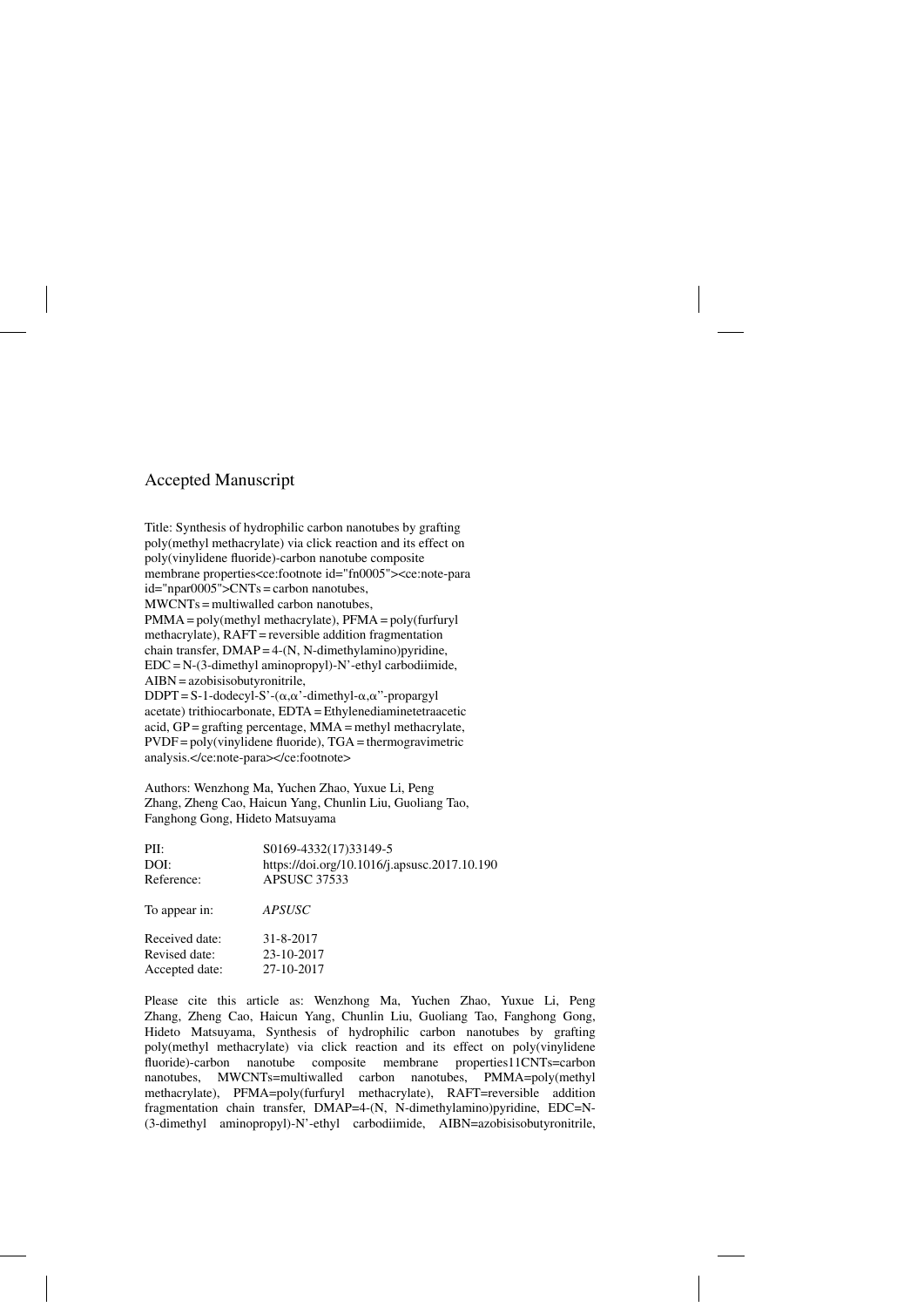DDPT=S-1-dodecyl-S'- $(\alpha, \alpha)$ -dimethyl- $\alpha, \alpha$ acetate) trithiocarbonate, EDTA=Ethylenediaminetetraacetic acid, GP=grafting percentage, MMA=methyl methacrylate, PVDF=poly(vinylidene fluoride), TGA=thermogravimetric analysis., Applied Surface Science<https://doi.org/10.1016/j.apsusc.2017.10.190>

This is a PDF file of an unedited manuscript that has been accepted for publication. As a service to our customers we are providing this early version of the manuscript. The manuscript will undergo copyediting, typesetting, and review of the resulting proof before it is published in its final form. Please note that during the production process errors may be discovered which could affect the content, and all legal disclaimers that apply to the journal pertain.